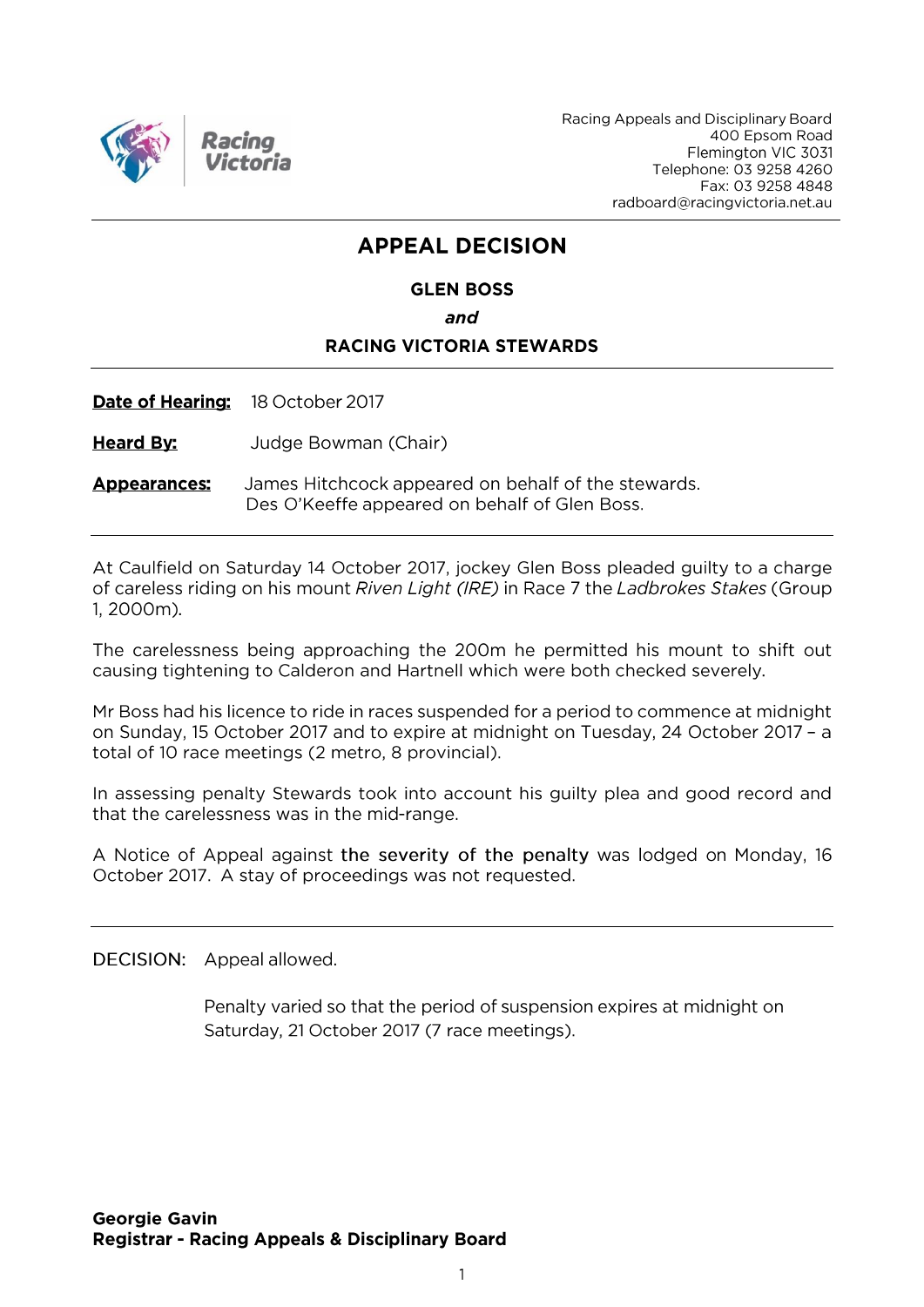# **TRANSCRIPT OF PROCEEDINGS**

#### **RACING APPEALS AND DISCIPLINARY BOARD**

\_\_\_\_\_\_\_\_\_\_\_\_\_\_\_\_\_\_\_\_\_\_\_\_\_\_\_\_\_\_\_\_\_\_\_\_\_\_\_\_\_\_\_\_\_\_\_\_\_\_\_\_\_\_\_\_\_\_\_\_\_\_\_

**HIS HONOUR JUDGE J. BOWMAN, Chairman**

#### **EXTRACT OF PROCEEDINGS**

**DECISION**

**GLEN BOSS**

**and**

#### **RACING VICTORIA STEWARDS**

#### **RACING VICTORIA CENTRE, FLEMINGTON**

#### **WEDNESDAY, 18 OCTOBER 2017**

MR D. O'KEEFFE appeared on behalf of Mr G. Boss

MR J. HITCHCOCK appeared on behalf of the RVL Stewards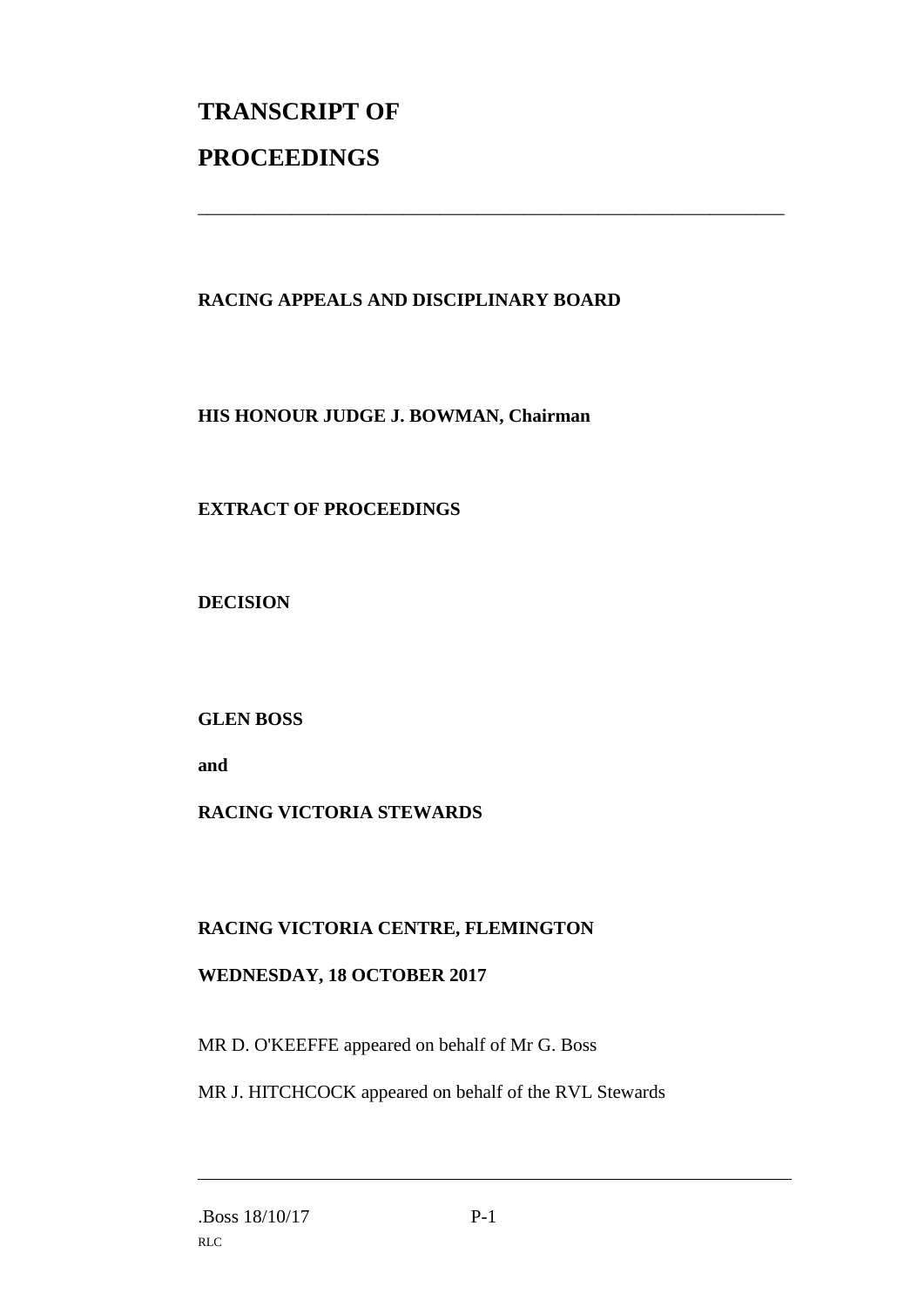CHAIRMAN: Mr Glen Boss, you have pleaded guilty to a charge of careless riding on Riven Light in race 7, the Ladbrokes Stakes over 2000 metres at Caulfield on Saturday last, 14 October. The interference occurred near the 200-metre mark. Your horse moved out twice. It had been running close to the rails but not on them, moved out approximately one horse and bumped Calderon, ridden by Luke Currie. It might have been closer to two horses that it moved, but approximately that. I agree that it then had clear running ahead of it and on the outside of Jon Snow, ridden by Stephen Baster. However, your horse then moved out again and bumped Calderon far more severely which in turn caused noticeable interference to Hartnell. You were suspended for 10 meetings and you are appealing against the severity of that penalty. The Stewards considered the carelessness to be in the medium range.

I might say I seem to be having a run of cases which have unusual features. Perhaps it is the time of the year. In any event, this case has a couple of very unusual features. Firstly, you are an international jockey riding in Singapore to which you have returned, flying out on Saturday night. That might not be that extraordinary but it does add at least a minor level of complexity. What is perhaps more unusual is that following the race, it was discovered that your mount, Riven Light, had very unfortunately suffered a fracture of its off-fore joint. It is a horse that had come all the way from Ireland where it is trained by Willie Mullins. It was to contest the Cox Plate. It is a very sad result for the connections, although the horse has been saved and will require surgery in the nature of insertion of screws. Whether it will race again is a moot point.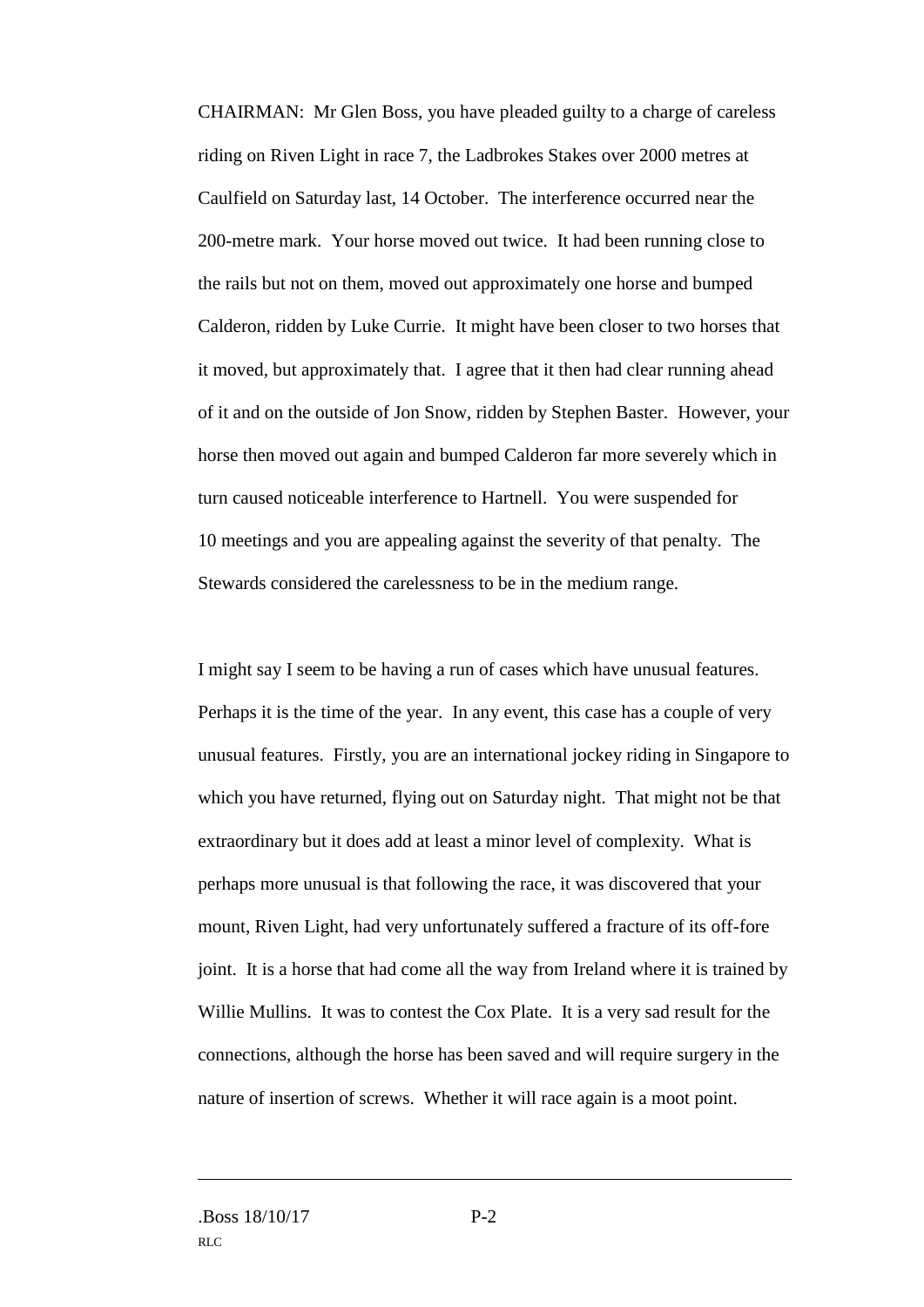Mr O'Keeffe put before me two media extracts in which Mr Mullins described the injury and also said as follows, if I can quote from one of those articles:

*I knew there was something wrong as when he was pulled out by the rider, he weakened quickly, having been holding his position easily. Perhaps he was feeling the ground. He was travelling very well and when he was pulled out, he seemed to get the injury.*

You have given evidence over the speakerphone that after the first bump, you had clear running when the horse suddenly veered out ag ain, causing the major interference before you could straighten it. In other words, you were arguing that the horse sustained the injury and veered out as a result, a situation which you could do little to control.

On behalf of the Stewards, Mr Hitchcock argued that the veering out was more gradual and the horse was able to finish off the race. In addition, possible injury to the horse was something that you did not raise in the Stewards' inquiry. Your response was that it was late in the day and you had an evening flight to Singapore.

You had pointed out to the Stewards that the second veering out was sudden. You did not think that the horse finished the race off well, having previously believed, as you have told us today, that it was going to be right in the finish. Instead, it weakened to finish seventh, 4.65 lengths behind the winner.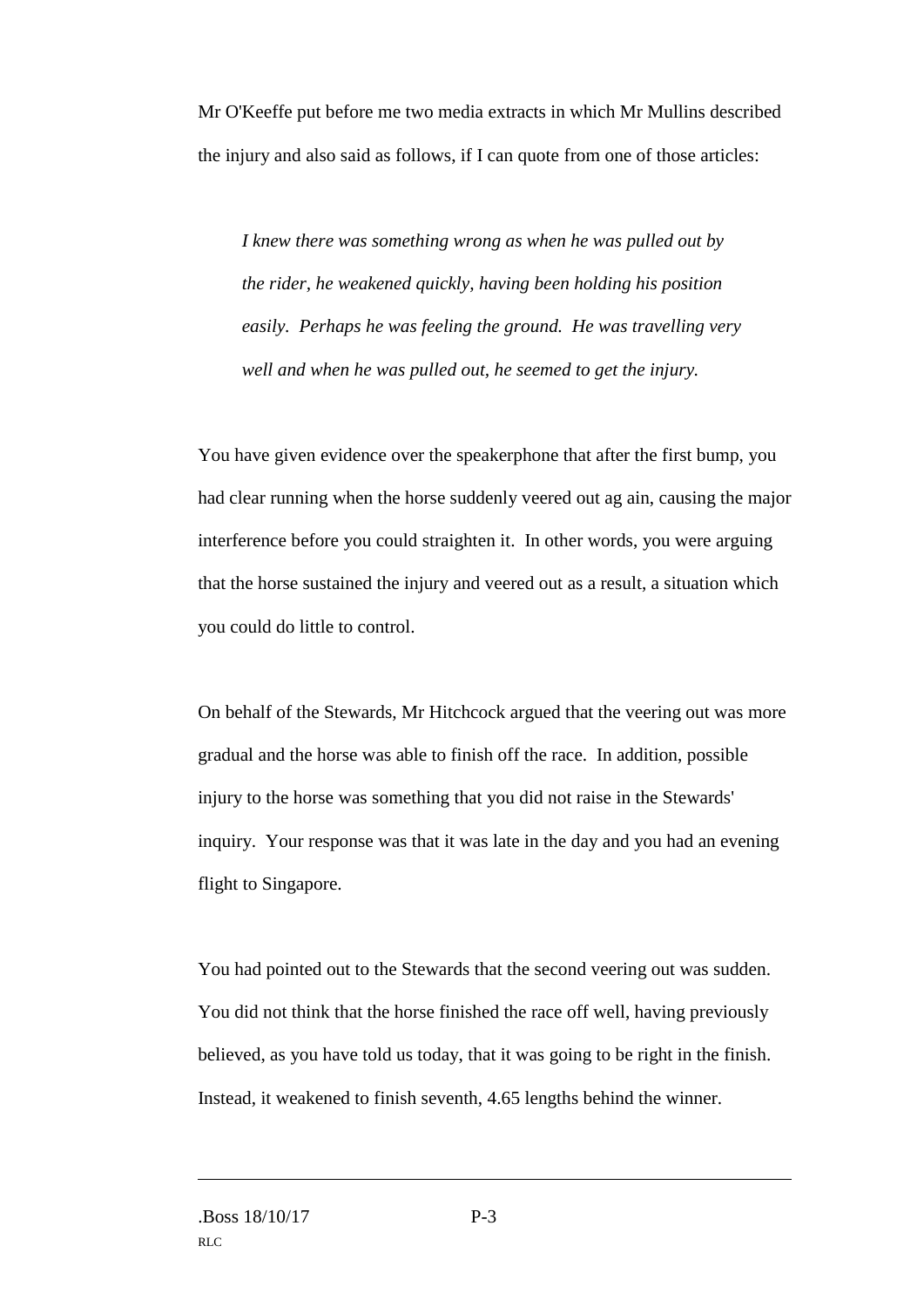Mr O'Keeffe argued that new evidence is now available that could well have a bearing on the whole incident and particularly on the severity of the interference caused. Of course that new evidence is the evidence and the observations of Mr Mullins.

It is apparent from the video that the horse veered out reasonably rapidly at the second bump and that you took immediate action to straighten it. This is a difficult case. I accept, as you do, that you were careless overall. The first bump was your fault and perhaps you should have been more alert to the situation prior to the second bump, although I accept that you had running that, if not clear, was close to it.

Mr O'Keeffe has asked me to vary the penalty by imposing a seven-meeting suspension. There is no secret to the fact that this would permit you to ride in Singapore on Sunday next. You may or may already have missed out on a Caulfield Cup ride. You have an excellent record in Singapore this calendar year, 350 rides without a suspension or even a warning.

The whole business of the injury and the observation of Mr Mullins as to what occurred is new evidence. I have now viewed the video many times. Sufficient doubt has been created in my mind as to when the injury occurred and its impact and as a result, I give you the benefit of that doubt and accede to Mr O'Keeffe's submission. The appeal is allowed and the suspension is reduced to seven meetings.